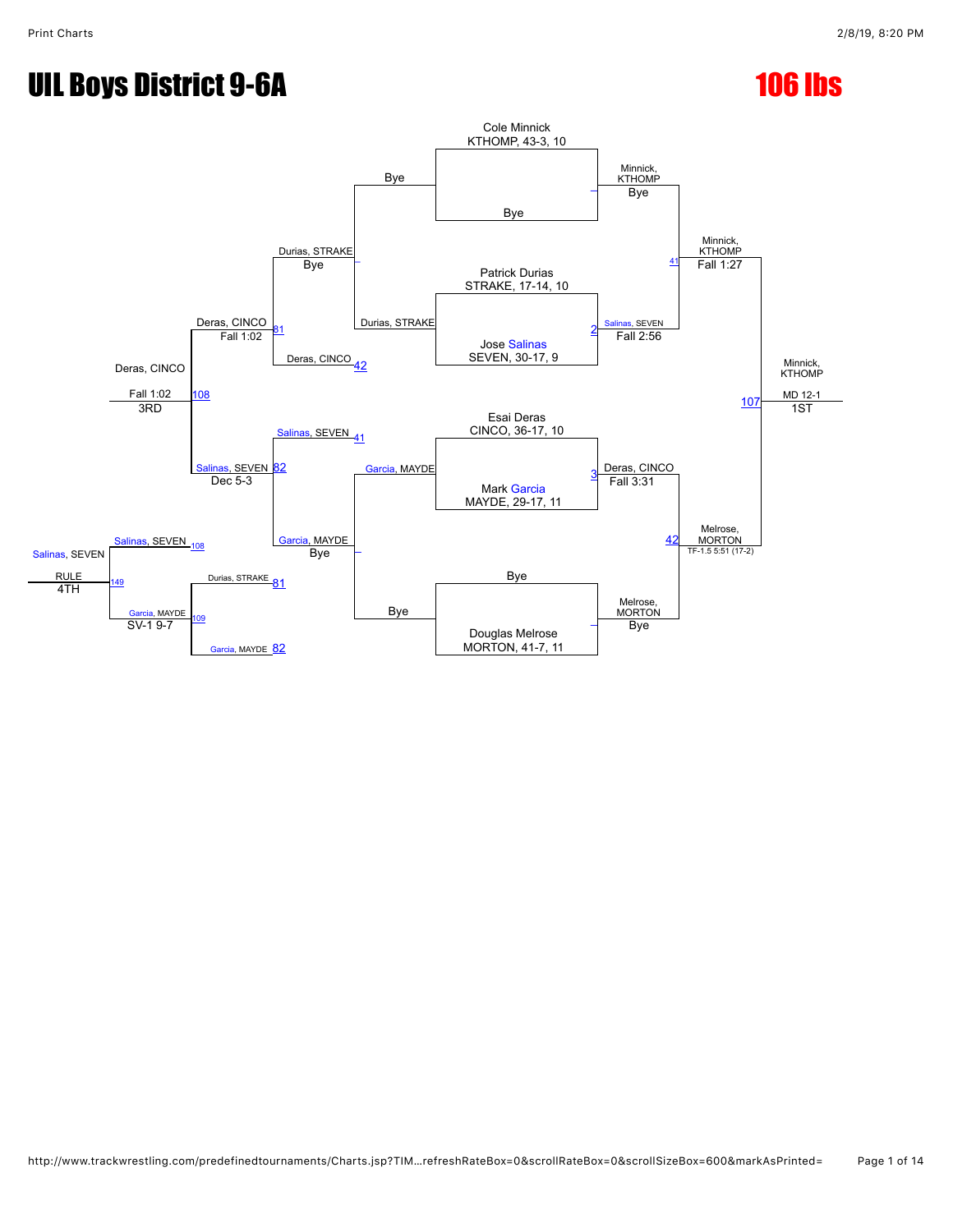## UIL Boys District 9-6A 113 lbs

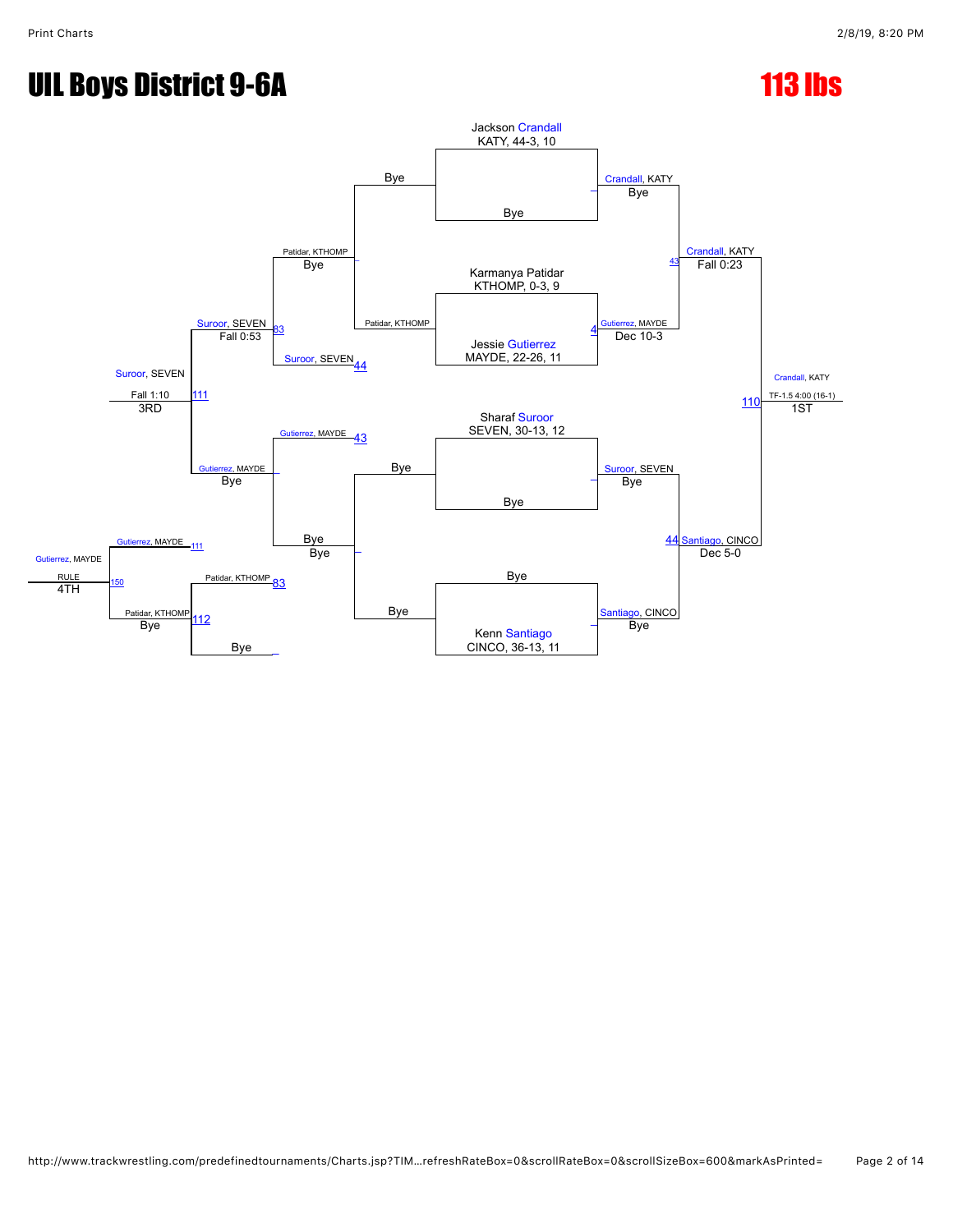# UIL Boys District 9-6A 120 lbs

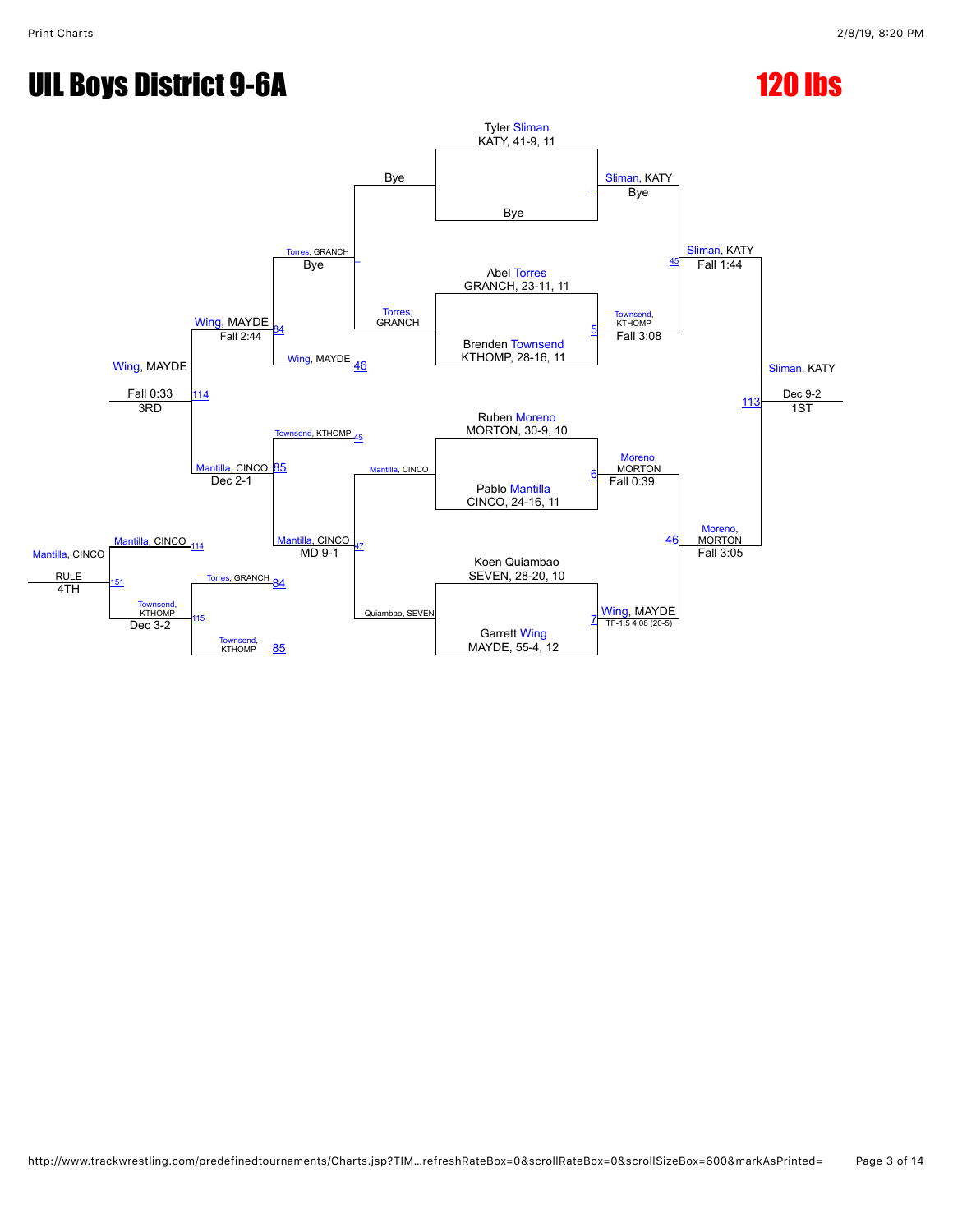## UIL Boys District 9-6A 126 lbs

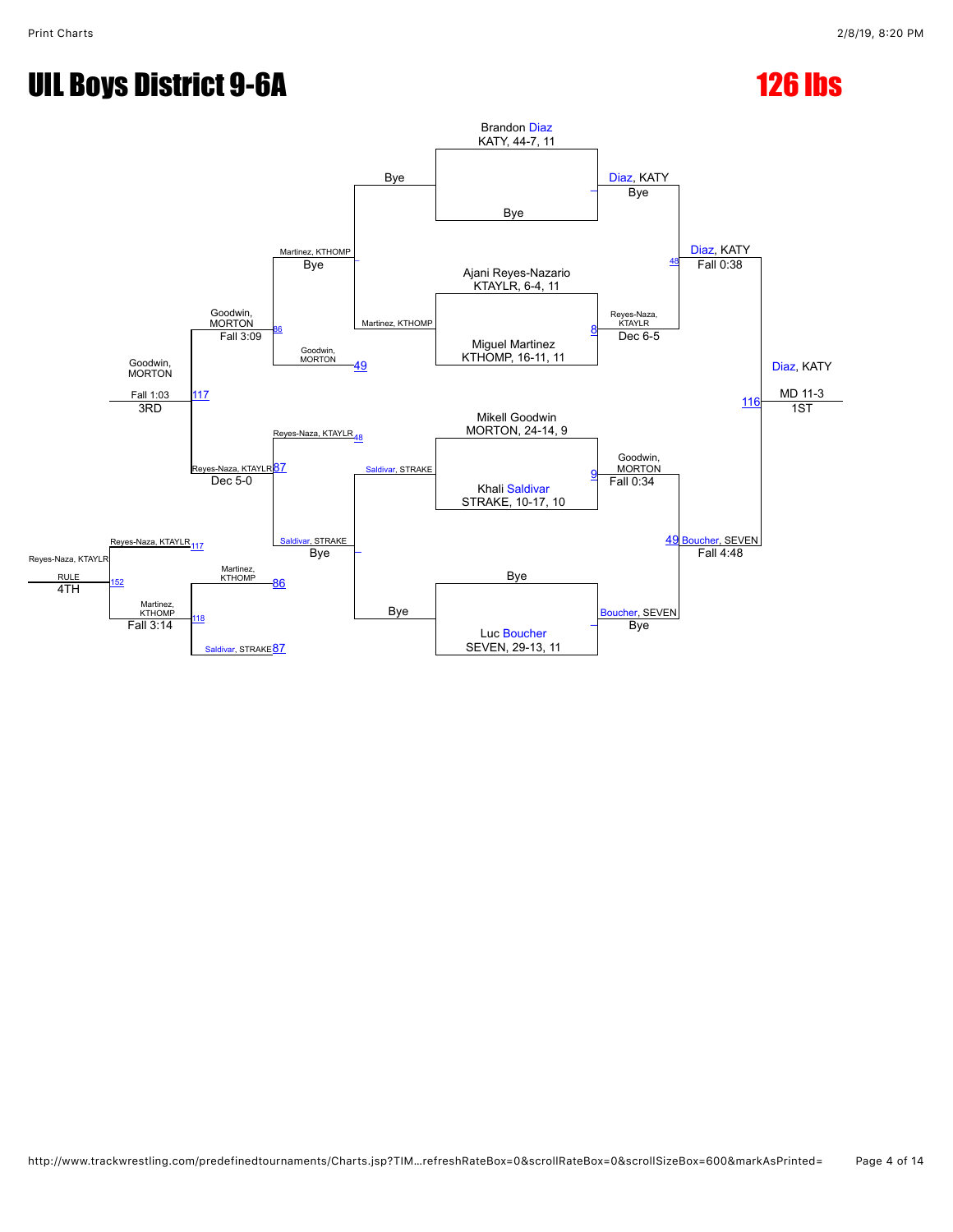## UIL Boys District 9-6A 132 lbs

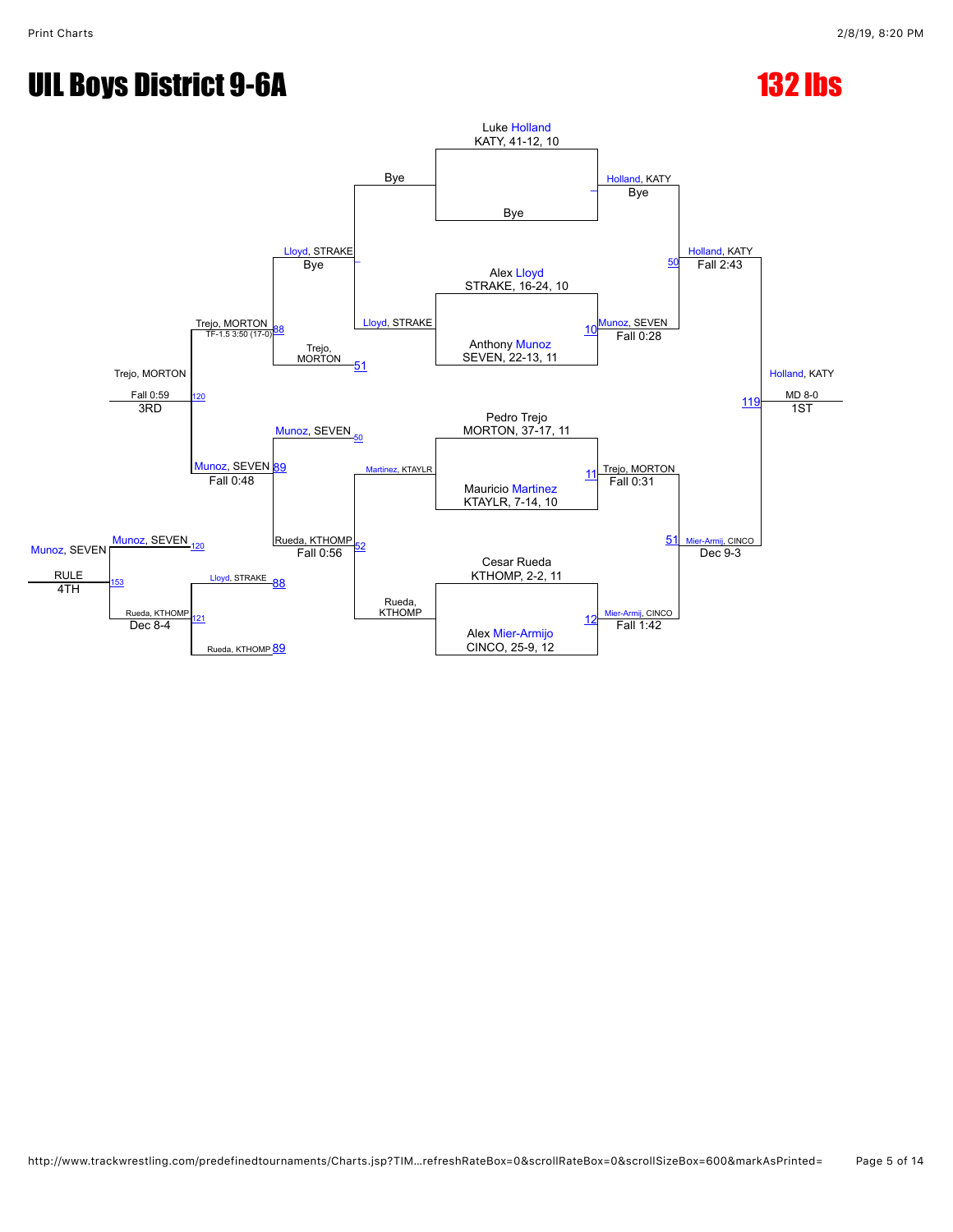# UIL Boys District 9-6A 138 lbs

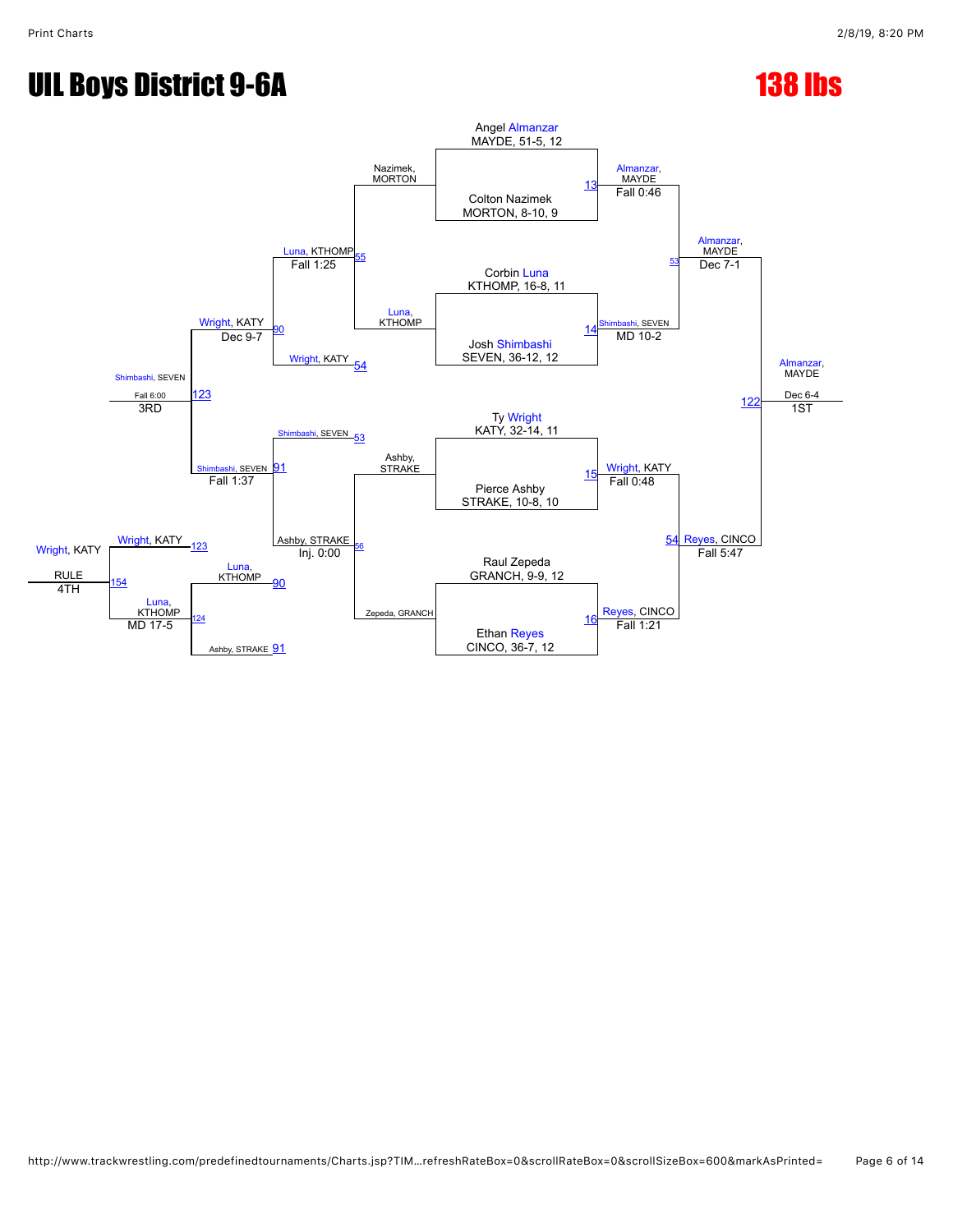## UIL Boys District 9-6A 145 lbs

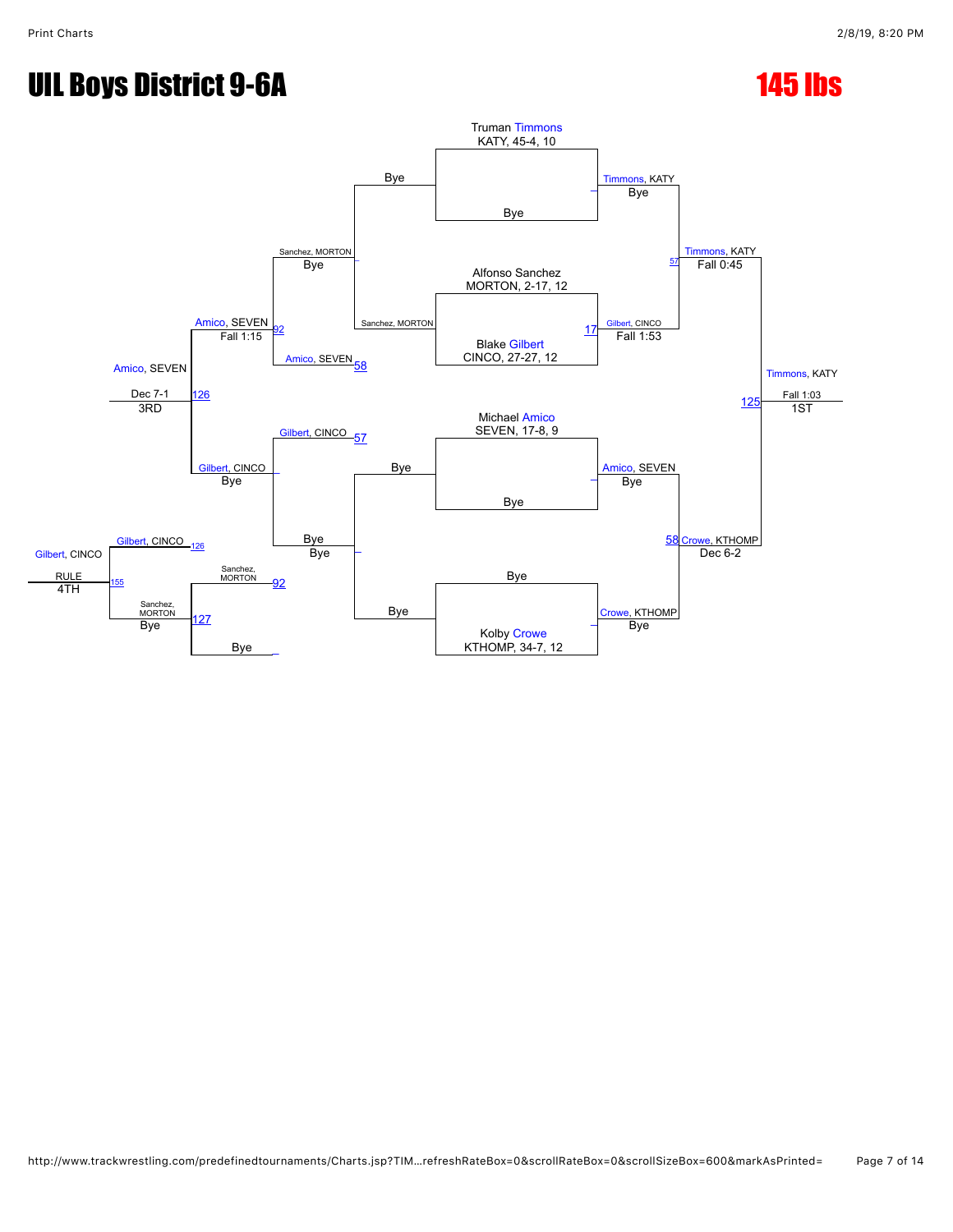## UIL Boys District 9-6A 152 lbs

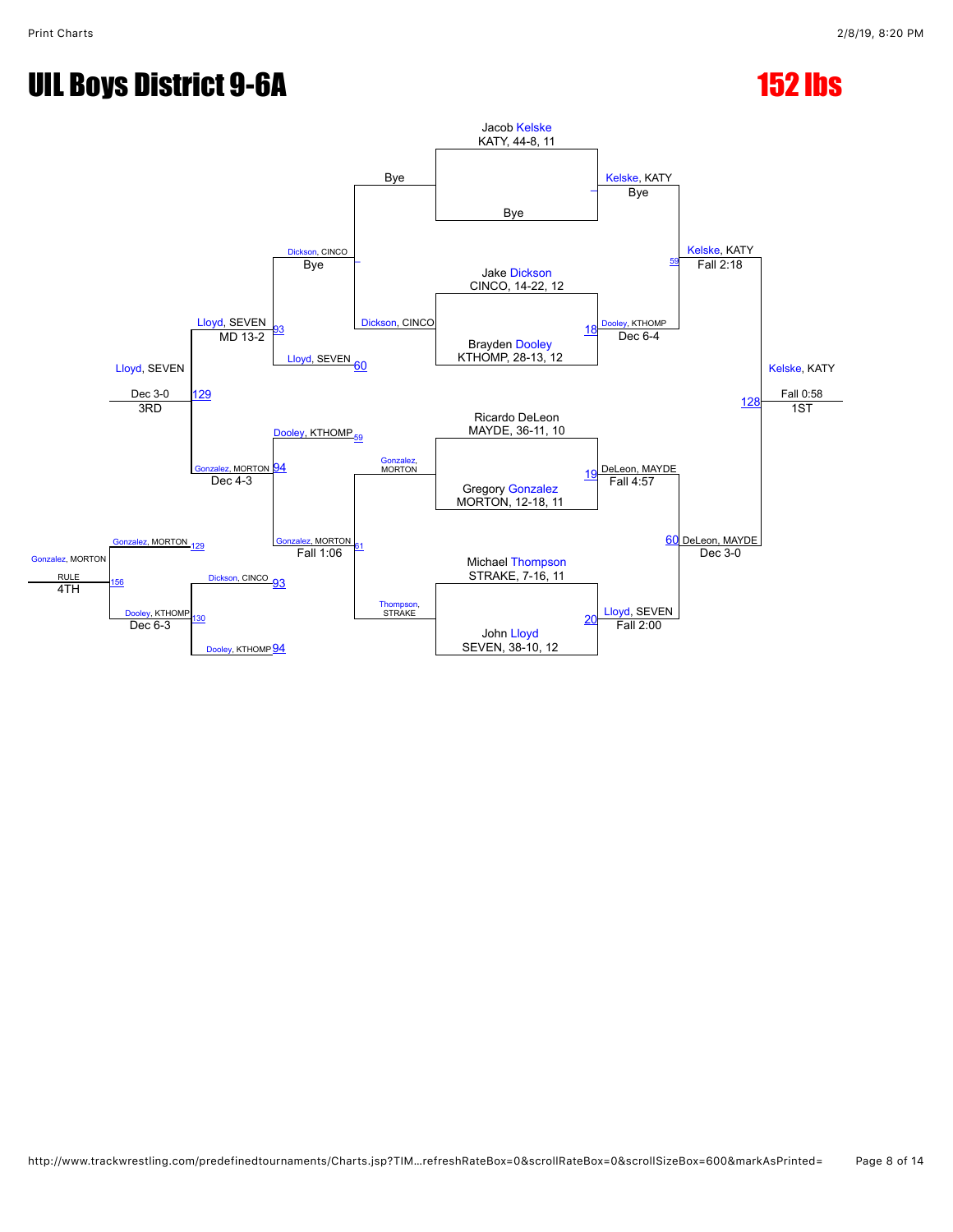# UIL Boys District 9-6A 160 lbs

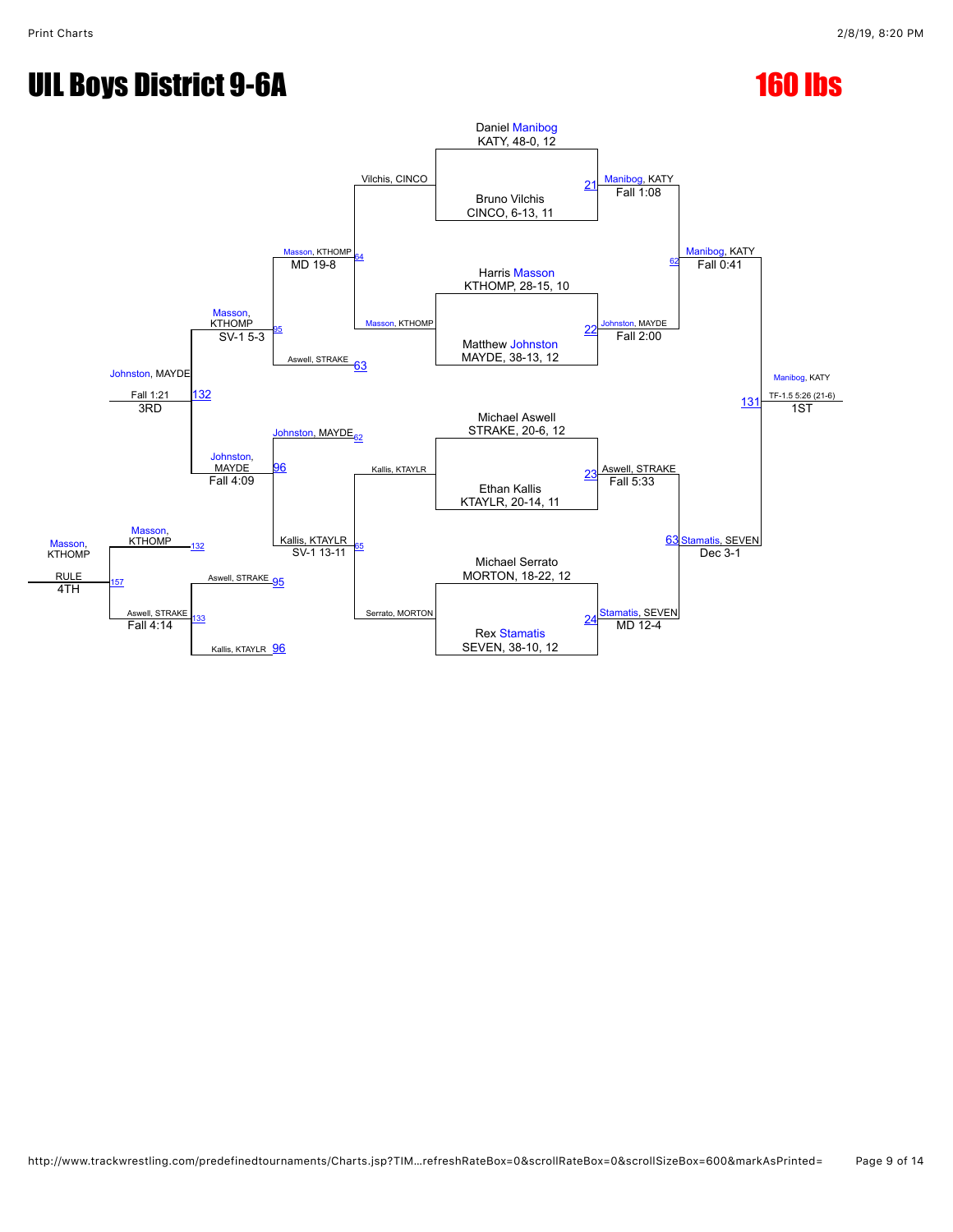# UIL Boys District 9-6A 170 lbs

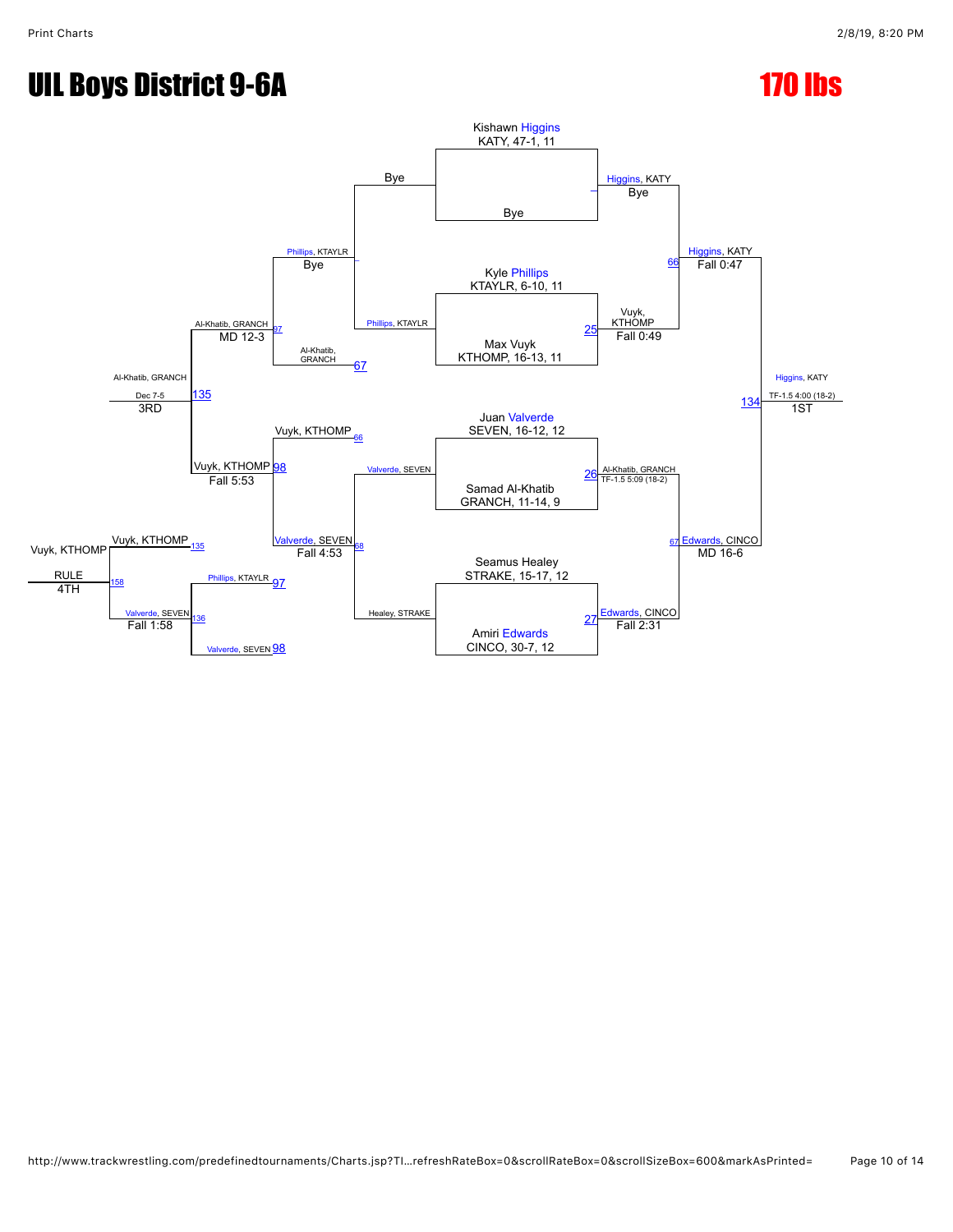# UIL Boys District 9-6A 182 lbs

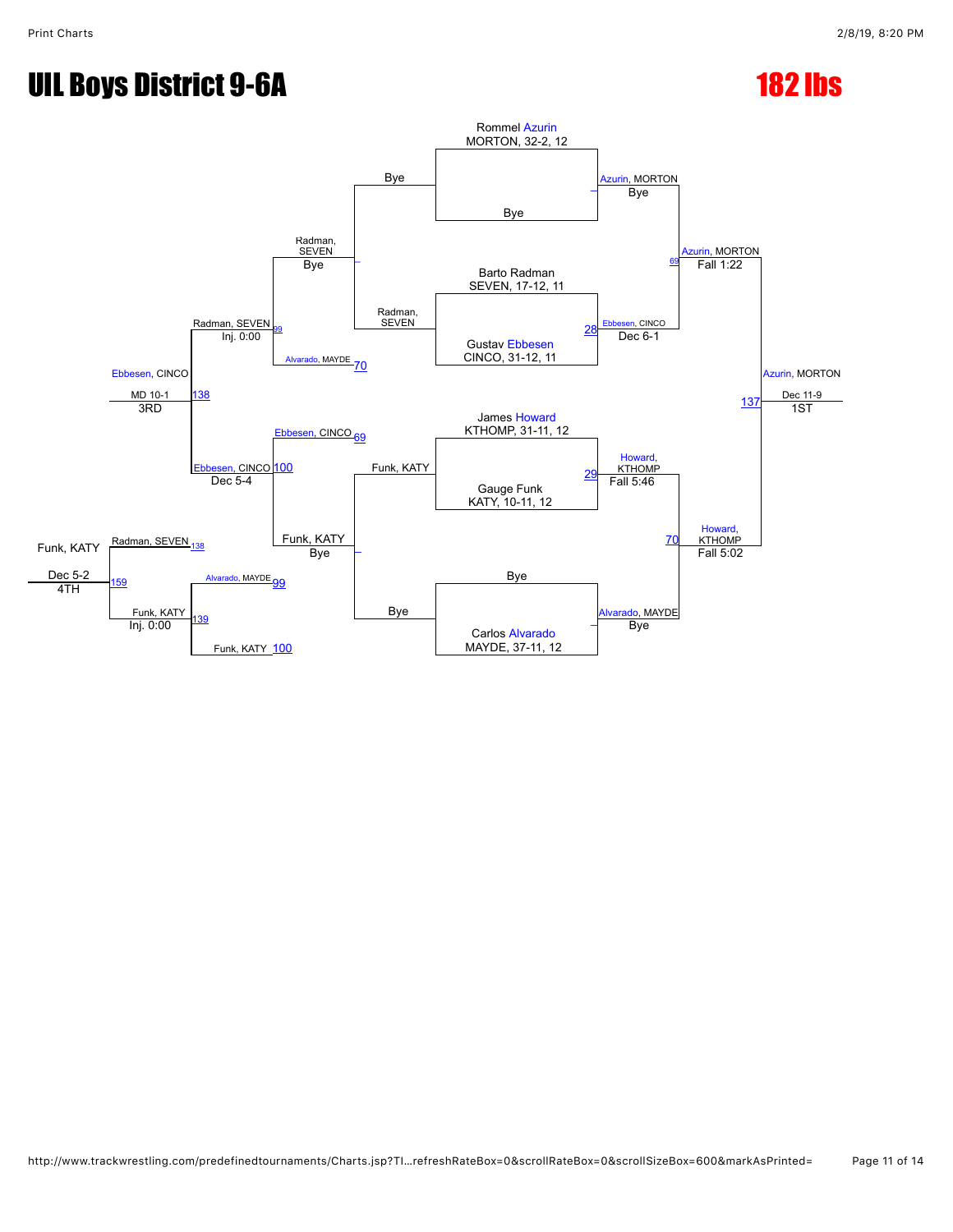## UIL Boys District 9-6A 195 lbs

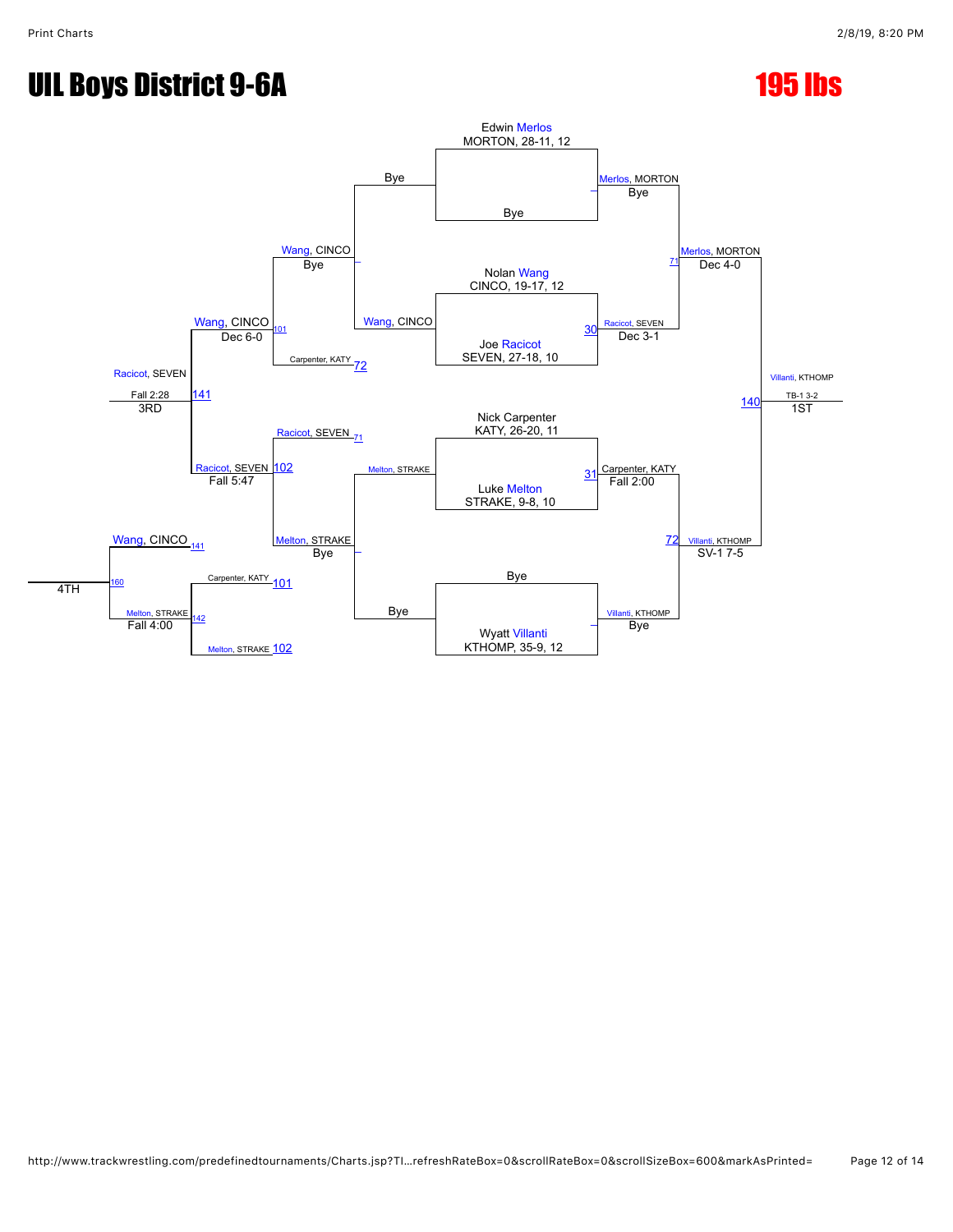## UIL Boys District 9-6A 220 lbs